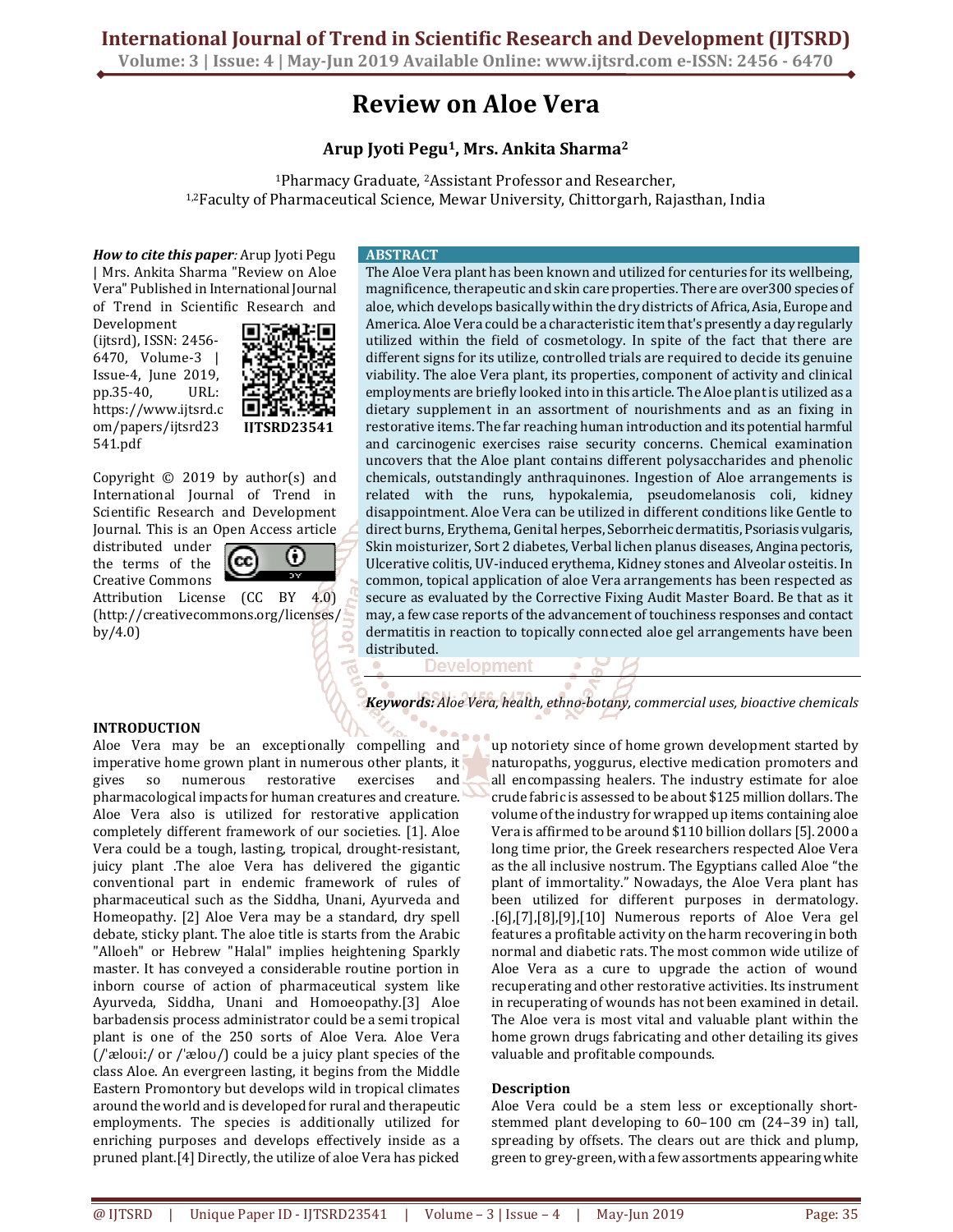#### International Journal of Trend in Scientific Research and Development (IJTSRD) @ www.ijtsrd.com eISSN: 2456-6470

bits on their upper and lower stem surfaces.[11] The edge of the leaf is serrated and has little white teeth. The blooms are delivered in summer on a spike up to 90 cm (35 in) tall, each bloom being pendulous, with a yellow tubular corolla 2–3 cm (0.8–1.2 in) long.[11][12] Like other Aloe species, Aloe Vera shapes arbuscular mycorrhiza, a beneficial interaction that permits the plant way better get to to mineral supplements in soil.[13].

#### **Botany of Aloe Vera**

The cactus-like juicy aloe Vera has a place to the sort of the liliaceous plants. The plant is either stem-less or exceptionally short-stemmed (stem up to 25 cm long) with an normal approximately 20 takes off in a straight, thick rosette. The clears out develop to up to 40 – 50 cm long and 6 – 7 cm wide. The takes off are or maybe thick, beefy, water holding; concave on the beat side, grey-green frequently ruddy and youthful plants are frequently dotted. The underside of the leaf is curved with a pale pink edge that's dressed with 2 mm long prickly teeth dispersed at each 10 – 20 mm. One leaf can weigh as much as 1.5 to 2 kg. The juicy leaf of the aloe is an adjustment to the exceptionally dry conditions of its living space. The roots of the aloe are generally brief and lay flat implanted within the earth. [14]

#### **Plants**



The botanical title of Aloe Vera is Aloe barbadensis mill operator. It has a place to Asphodelaceae (Liliaceae) family, and may be a shrubby or arborescent, perpetual, xerophytic, juicy, pea- green colour plant. It develops primarily within the dry locales of Africa, Asia, Europe and America. In India, it is found in Rajasthan, Andhra Pradesh, Gujarat, Maharashtra and Tamil Nadu.

**Leaves** 



Aloe Vera takes off are lance-shaped with serrated edges. The clears out are:

- 1. Beefy thick.
- 2. Green or grey-greenish.
- 3. Waxy coated on the surface.
- 4. Value juicy, meaning they can keep their shape due to the moist.

The clears out contain water (the gel) and are float on the beat side, and adjusted at the foot side. In youthful clears out of Aloe Vera spots are pale green to white. When the Aloe SCIC Vera develops up, the spots vanish. Be that as it may, a few **s** species will not free their spots, which is due to hereditary factors. [22]

**Taxonomy**  Kingdom- Plantae Order- Asparagales Division- Spermatophyte Subdivision- Angiospermae Class- Monocotyledoneae Genus- Aloe Species- Barbadensis Mill [15]

> The species was to begin with depicted by Carl Linnaeus in 1753 as Aloe perfoliata var. Vera, [16] and was portrayed once more in 1768 by Nicolas Laurens Burman as Aloe Vera in Greenery Indicia on 6 April and by Philip Mill operator as Aloe barbadensis a few ten days after Burman within the Gardener's Dictionary.[17]

#### **Synonyms**

Aloe, Musabbar, Kumari

#### **Biological source**

Aloe is the dried latex of leaves of various species of Aloes, namely:

Aloe barbadensis Miller (or Curacao Aloe);

Aloe ferox Miller (or Cape Aloe);

Aloe perryi Baker (or Socotrine Aloe);

Aloe Africana Miller and Aloe spicata Baker (or Cape Aloe) All these species belong to the family Liliaceae. [18]

Aloe Vera is Comprising of the new juice collected by entry point, from the bases of the clears out of distinctive species of aloe. Aloe perryi, or Aloe Barbadensis Mil and Aloe ferox. [19]

#### **Family**

It's belonging to the Liliaceae family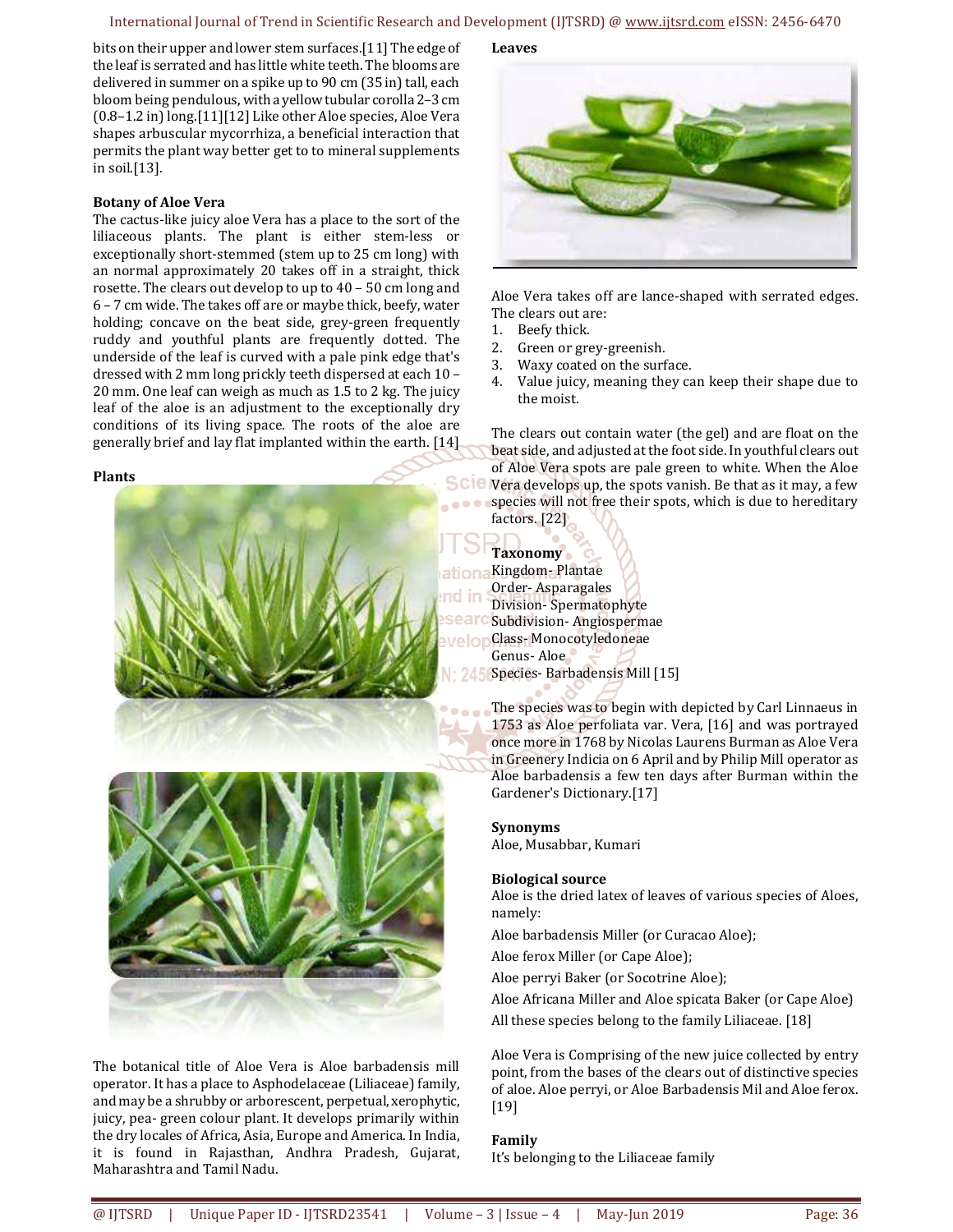#### International Journal of Trend in Scientific Research and Development (IJTSRD) @ www.ijtsrd.com eISSN: 2456-6470

Aloe perryi Bread cook is found in Socotra and Zanzibar islands and in there neighbouring ranges and so the aloes get from this species is known as Socortrine or Zanzibar aloe. Aloe Vera Linn is something else called Aloe vulgarise Lamarek, or Aloe barbadensis Mil. Aloe officinalis Forskal.

#### **Geographical Source**

Aloe vera are innate to East and South Africa, however have been brought into the West Indies and into topical countries, and will indeed flourish within the countries skirting on the Mediterranena. In India, it is found in Rajasthan, Andhra Pradesh, Gujarat, Maharashtra, UK, Himachal Pradesh, and Tamil Nadu, It is financially created in Aruba, Bonaire, Haiti,

#### **Active components with its properties**

India, South Africa, the Joined together of America and Venezula .[20]

#### **Morphology**

| Taste          | : - Bitter                                  |
|----------------|---------------------------------------------|
| Odour          | : - None                                    |
| Size & Shape   | : - Plant growing to 60-100cm in lance-     |
|                | shaped with elongated.                      |
| Strands Colour | : - Leaves are green to grey- green flower. |
| Flower         | : - Yellow tubular in 25-35cm in a slender  |
|                | loose staments.                             |
| Root           | : - Root fibbers that can reach 30-40 cm in |
|                | length. $[21]$                              |
|                |                                             |

| Name of the             | Active components present in <i>Aloe vera</i> with properties                                  |
|-------------------------|------------------------------------------------------------------------------------------------|
| <b>Active component</b> |                                                                                                |
| Vitamins                | Vitamin A (beta-carotene), C and E, - antioxidants. It also contains vitamin B1, B2, B6 & B12, |
|                         | folic acid, and choline.                                                                       |
|                         | *Antioxidants protect the body by neutralizing free radicals.                                  |
| Enzymes                 | Aliiase, alkaline phosphatase, amylase, oxidase, bradykinase, carboxypeptidase, catalase,      |
|                         | cellulase, lipase, cylooxygenase, and peroxidase.                                              |
|                         | *Bradykinase helps to reduce excessive inflammation when applied to the skin topically, while  |
|                         | the other enzymes help in the breakdown of sugars, proteins and fats.                          |
| Minerals                | Calcium, chromium, copper, selenium, magnesium, manganese, potassium, sodium and zinc.         |
|                         | *Some of the minerals are essential for the proper functioning of various enzyme systems in    |
|                         | different metabolic pathways and few acts as antioxidants.                                     |
| Sugars                  | Monosaccharides (glucose and fructose) and polysaccharides (glucomannans/polymannose).         |
|                         | *The most prominent monosaccharide is mannose-6-phosphate, and the most common                 |
|                         | polysaccharides are called glucomannans [beta-(1,4)-acetylated mannan].                        |
|                         | *Acemannan, a prominent glucomannan has also been found. Recently, a glycoprotein with anti    |
|                         | allergic properties, called alprogen and novel anti-inflammatory compound, C-glucosyl          |
|                         | chromone, has been isolated from <i>Aloe vera</i> gel <sup>15,16</sup> .                       |
| Organic acids           | Sorbate, salicylic acid, uric acid                                                             |
|                         | *salicylic acid possesses anti-inflammatory and antibacterial properties.                      |
| Anthraquinones          | Aloin, barbaloin, isobarbaloin, anthranol, aloetic acid, aloe-emodin, ester of cinnamic acid,  |
|                         | resistannol, chrysophannic acid and emodin,                                                    |
|                         | * Acts as laxatives.                                                                           |
|                         | *Aloin and emodin act as analgesics, antibacterials and antivirals.                            |
|                         |                                                                                                |

Aloe Vera contains 75 potentially active constituents: vitamins, enzymes, minerals, sugars, lignin, saponins, salicylic acids and amino acids.[23–24]

**Vitamins:** It contains vitamins A (beta-carotene), C and E, which are cancer prevention agents. It moreover contains vitamin B12, folic corrosive, and choline. Antioxidant neutralizes free radicals.

**Enzymes:** It contains 8 chemicals: aliiase, antacid phosphatase, amylase, bradykinase, carboxypeptidase, catalase, cellulase, lipase, and peroxidase. Bradykinase makes a difference to diminish over the top irritation when connected to the skin topically, whereas others offer assistance within the breakdown of sugars and fats.

**Minerals:** It gives calcium, chromium, copper, selenium, magnesium, manganese, potassium, sodium and zinc. They are fundamental for the correct functioning of different chemical frameworks in numerous metabolic pathways and few are antioxidants.

**Sugars:** It gives monosaccharide's (glucose and fructose) and polysaccharides: (glucomannans/polymannose). These are determined from the mucilage layer of the plant and are known as mucopolysaccharides. The foremost conspicuous monosaccharide is mannose-6-phosphate, and the foremost common polysaccharides are called glucomannans [beta- (1,4)-acetylated mannan]. Acemannan, a unmistakable glucomannan has too been found. As of late, a glycoprotein with antiallergic properties, called alprogen and novel antiinflammatory compound, C-glucosyl chromone, has been confined from Aloe Vera gel. [25, 26]

#### **Mechanism of actions**

**Mending properties:** Glucomannan, a mannose-rich polysaccharide, and gibberellin, a development hormone, interatomic with development figure receptors on the fibroblast, subsequently fortifying its action and multiplication, which in turn essentially increments collagen amalgamation after topical and verbal Aloe Vera.[27] Aloe gel not as it were expanded collagen substance of the wound but moreover changed collagen composition (more sort III) and expanded the degree of collagen cross connecting. Due to this, it quickened wound withdrawal and expanded the breaking quality of coming about scar tissue.[28] An expanded blend of hyaluronic corrosive and dermatan sulfate within the granulation tissue of a mending wound taking after verbal or topical treatment has been reported.[29]

**Anti-Diabetic:** The five Phytosterols of Aloe Vera, lophenol, 24-methyl-lophenol, 24-ethyl-lophenol, cycloartanol and 24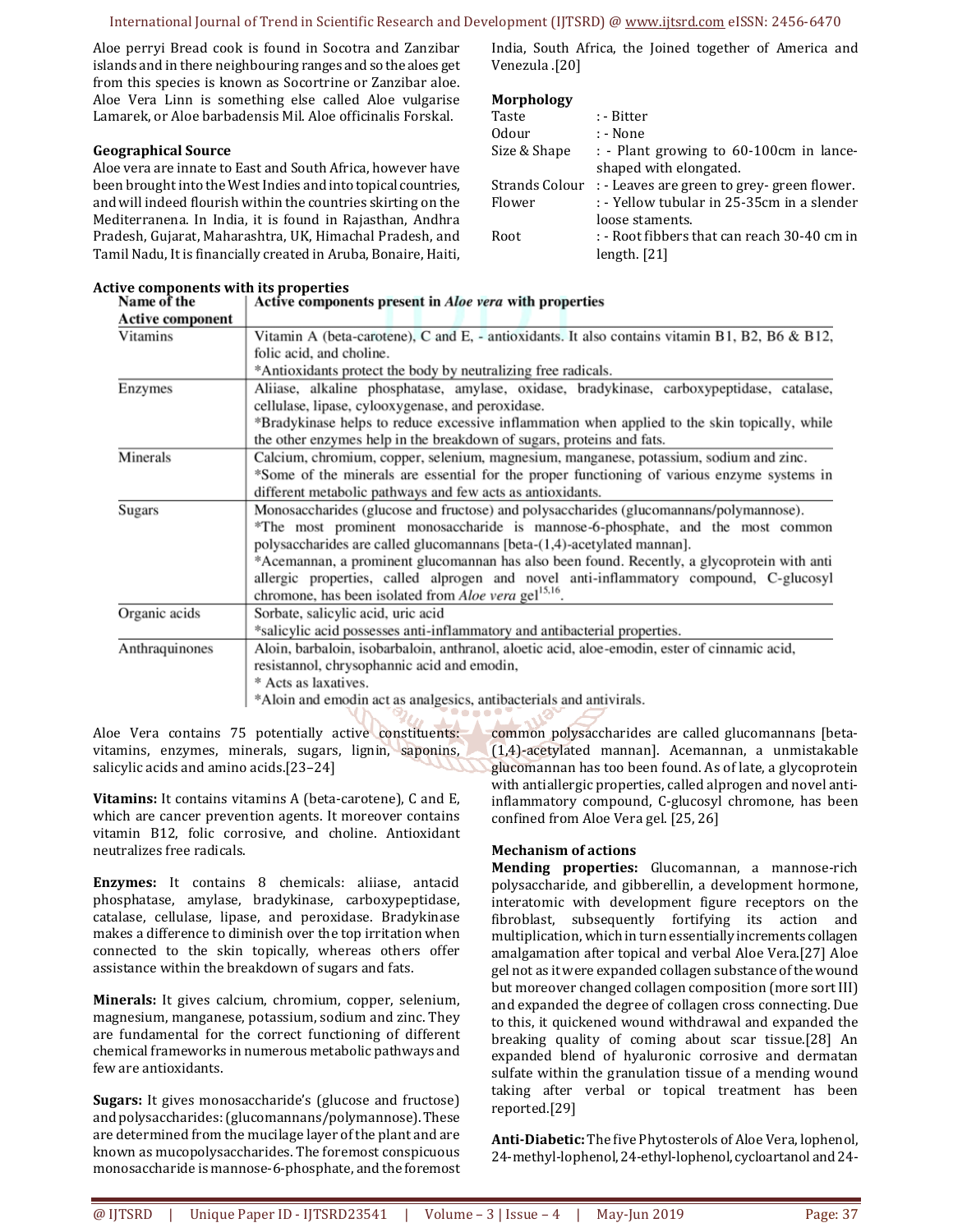methy-lenecycloartanol illustrated unfriendly to diabetic impacts in sort 2 diabetic mice. Aloe Vera contains polysaccharides which grow the affront level and appear hypoglycaemia Properties. [30]

**Effects on the Immune system**: Alprogen smothered calcium drenching into shaft cells, in this way covering the antigen-antiboby-interceded entry of histamine tamine and leukotriene from shaft cells. In a ponder on mice that had previously been inserted with murine sarcoma cells acemannan enlivens the mix and entry of interleukin-1 (IL-1) and tumour rotting variable from macrophages in mice, which thus started a safe strike that accomplished debasement and backslide of the harming cells.[31]

**Antiseptic effect**: Aloe Vera contains 6 sterile specialists: Lupeol, salicylic corrosive, urea nitrogen, cinnamonic corrosive, phenols and sulfur. They all have inhibitory activity on organisms, microbes and viruses. [32]

**Anti-Cancer Properties:** The Aloe Vera created an critical part in cancer-causing nature has not been evaluated well. The consistent abuse of anthranoid-containing intestinal solutions has been hypothesized to accept a portion in colorectal tumour, be that because it may, no causal social between anthranoid diuretic abuse and colorectal danger has been displayed and have Aloe Vera juice empowers the body to recuperate itself from besides the fiendishness . brought on by radio and chemotherapy that devastate solid sound secure resistant cells essential for the recovery. [33]

#### **Chemical Constituents**

ternation The foremost basic energetic boss constituents of Aloe Vera are the three isomeric of Alones, Barboloin and Isobarbaloin, which constitute the purported crystalline Aalin, show all within the pharmaceutical at from 10 to 30% constituent are **op USES** unclear Aaloin, sap, emodin and Aloe-emodin. The vital bunch, complex sugars (among which acemannan rises) are interior the takes off gel and have an insusceptible empowering action. Following are the anthraquinoes, contained within the fringe part of the skin, with a strong laxative action. in conclusion are a couple of substances with a wide cluster of exercises, for case, minerals, vitamins, vital, unnecessary and semi-vital amino acids, normal acids, phospholipids, proteins, lignin and saponins.[34]

#### **Pharmacological Activity of Aloe Vera**

A number of investigations have attempted to relate the chemical constituents in the gel to specific biological effects.

**Wound-healing effects**: Different mechanisms have been proposed for the wound-healing effects of aloe gel, which include keeping the wound moist, increase epithelial cell migration, more rapid maturation of collagen and reduction in inflammation.[35]

**Anti-Tumour Activity**: Different glycoproteins are available in Aloe Vera. in this manner keeping the arrangement of possibly disease starting benzopyrene-DNA adducts In the provoking of glutathione s-transferase and an impediment of the tumor-promating effects of phorbol myristic acidic corrosive deduction has in like manner been represented which propos possible favorable circumstances of using aloe gel as a piece of cancer'[36]

**Aloe gel:** The gel or mucilage gotten from the tissue of the leaf is 99% water at pH 4.5. The constituent polysaccharide glucomannan is an successful human skin moisturizer, which accounts for its utilize in numerous cosmetics.[37]

Aloe Vera is best known for its relieving and mending impacts on burn and other wounds. Aloe Vera when connected to a wound increments both the rate of wound closure and the malleable quality of the wound by means of the expansion of cells [38]. It does so by quickening the stream of blood towards the injured region. Aloe is the leading wound dressing ever discovered.[39]

#### **Cultivation and Collection**

There are more than 250 species of aloe develop around the over in world. Be that because it may, fair two species are created nowadays mechanically, with Aloe barbadensis Mill operator and Aloe aborescens being the foremost prevalent. The Aloe Vera plant is developed in warm tropical domains and cannot survive setting temperatures. It is an evergreen never-ending creating to 0.8 m by 1 m at a moderate rate. The plants slant toward light (sandy) and medium (loamy) soil requires all around drained soil can create in healthfully destitute soil. The plant slants toward destructive, nonpartisan and fundamental (fundamental) soil. It can't create in shade. It requires dry or clammy soil and can persevere dry spell. They are xerophytic plant. It can be multiplied by seed. Youthful equalization are planted within the soil after the whirling season in lines organized at a separation of 60m.In the moment year takes off are gathered by nearby individuals by ensuring their hands in light of the prickly strategy for takes off. The clears out are cut near to the base, kept inside light fuel tins and taken them to a central spot for the course of action of aloe. Juice of aloe is accessible in parenchymatous cells of pericycle that are cement cell. In a single section point cement cells apply. [40]

Aloe Vera is anthelmintic, cathartic, carminative, deobstuent, depurative, diuretic, stomachic, and emmenagoge. Juice is utilized as a portion of sound skin medicine, dyspepsia, amenorrhea, smolders, colic, hyperdenosis, hepatopathy, splenopathy, hindrance, run, menorrhea, stomach, tumors, dropsy carbunles, sciatica, lumbago and tooting. Aloe Vera gel is exceptionally valuable in ulcerative colitis and weight ulcers. [41]

- $\geq$  Mild to moderate burns.<br> $\geq$  Ervthema.
- Erythema.
- $\triangleright$  Genital herpes.
- $\geq$  Seborrheic dermatitis.<br> $\geq$  Psoriasis vulgaris.
- Psoriasis vulgaris.
- $\triangleright$  Skin moisturizer.<br> $\triangleright$  Type 2 diabetes.
- $\triangleright$  Type 2 diabetes.<br> $\triangleright$  Oral lichen planu
- Oral lichen planus infections.
- $\triangleright$  Angina pectoris.
- $\triangleright$  Ulcerative colitis.



Fig: Aloe Vera Leaves.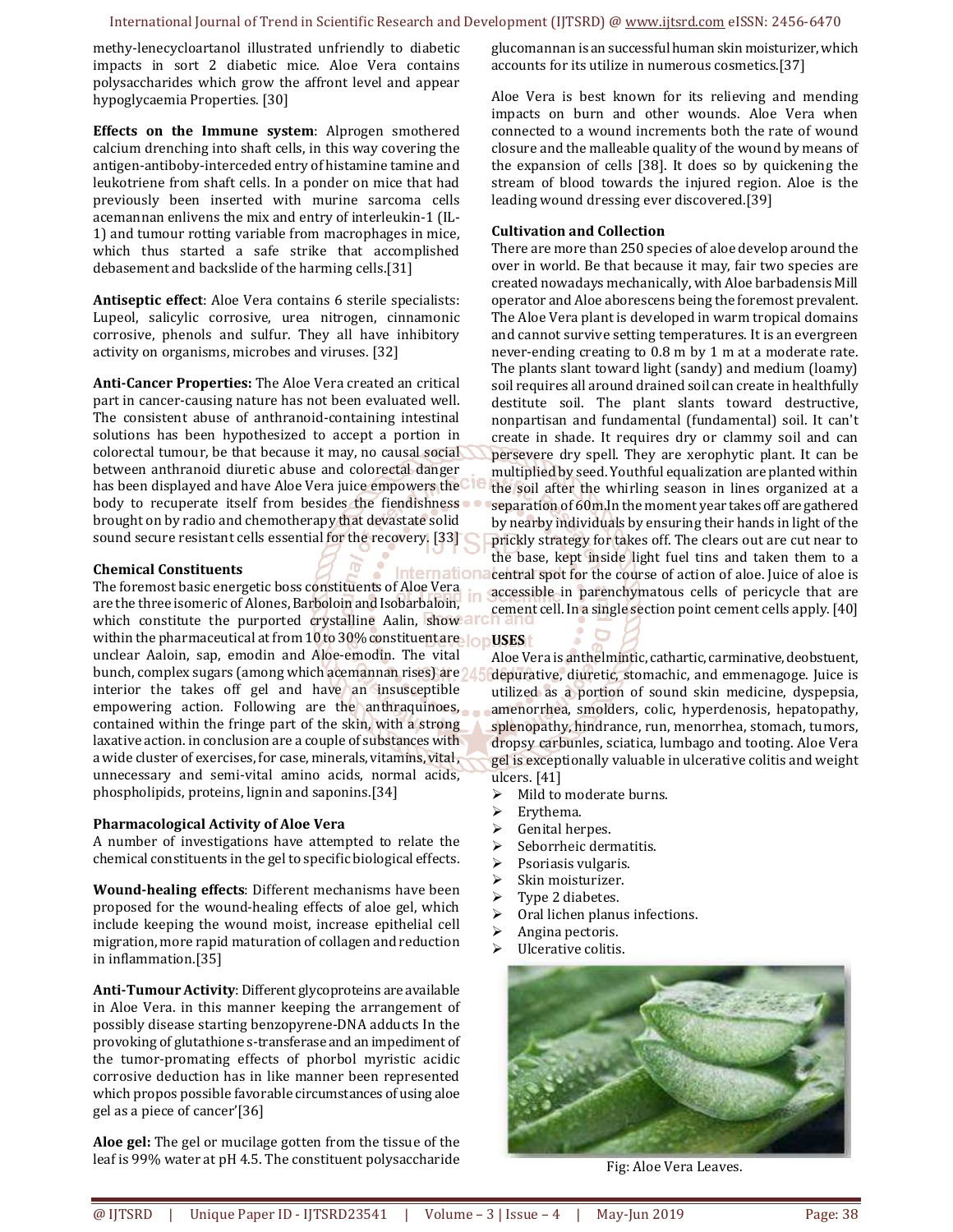#### International Journal of Trend in Scientific Research and Development (IJTSRD) @ www.ijtsrd.com eISSN: 2456-6470

#### **Conclusion**

I was examined approximately the as well much data of home grown plant i.e Aloe Vera. It could be a particular plant, it appear different sorts of exercises in therapeutic time .so it play an imperative part in pharmaceutical field. Aloe Vera and its arrangement have been broadly utilized as a pharmaceutical since old times. Different investigates have been conducted to demonstrate the viability of aloe Vera in different wellbeing issues. The dynamic fixing covered up in its juicy clears out have the control to alleviate human life and wellbeing in a heap ways. Aloe Vera as the ponder plant is different from being an clean, ant-inflammatory operator, makes a difference in soothing like cancer and diabetes, and being a restorative field.

#### **Reference**

- [1] Himes S, Sharma S, Mishra K, Singhai A.K and Chaubey N; Qualitative & Quantitative profile of alone isolated from Aloe Vera. International Research Journal of Pharmacy, 2011; 2(9):121-122.
- [2] Baby J, Justin SR. Pharmacognostic and phytochemical properties of Aloe Vera linn –an overview. International journal of pharmaceutical sciences review and research 2010; 4:106.
- [3] Benefits of Aloe Vera Plant, Aloe Vera Juice & Aloe Vera Products. Knowledge Base Script.2009; 1-7. Available from: www.knowledgepublisher.com. Das N, Chattopadhay RN. Commercial cultivation of Aloe. Natural product radiance 2004; 3:85-87.
- [4] Perkins, Cyndi. "Is Aloe a Tropical Plant?". SFgate.com. Retrieved 13 February 2016. of Trend in Scie
- [5] Anonymous (2006) For Aloe Vera as semi finish arch an products like gel, powder and finish products like aloe Vera drink or fizzy tablets. Technology transfer and project management network, Enzyme consulting of biotechnology. http://www.ensymm.com/pdf/ ensymmProjectstudyAloeVeraproduction.pdf. Accessed on 5 October 2010.
- [6] Davis RH, Kabbani JM, Maro NP. Aloe Vera and wound healing. J Am Podiatric Med Assoc1987; 77:165-9.
- [7] Visuthikosol V, Chowchuen B, Sukwanarat Y, Sriurairatana S, Boonpucknavig V. Effect of Aloe Vera gel to healing of burn wound- a clinical and histologic study. J Med Assoc Thai 1995; 78:403-9.
- [8] Miller MB, Koltai PJ. Treatment of experimental frostbite with pentoxifylline and aloe Vera cream. Arch Otolaryngology Head Neck Surge 1995; 121:678-80.
- [9] Heggers JP, Pelley RP, Robson MC. Beneficial effects of Aloe in wound healing. Phytotherapy Res 1993; 7:S48- 52.
- [10] Unani Pharmacopeia of India .Part-1 vol. 1. New Delhi: Department of Ayush; 2007 p.82-83.
- [11] Yates A. (2002) Yates Garden Guide. Harper Collins Australia
- [12] Random House Australia Botanica's Pocket Gardening Encyclopedia for Australian Gardeners Random House Publishers, Australia
- [13] Gong M, Wang F, Chen Y (2002). "[Study on application of arbuscular-mycorrhizas in growing seedings of Aloe

Vera]". Zhong Yao CAI (in Chinese). 25 (1): 1–3. PMID 12583231

- [14] https://www.aloe-medical-group.com/en/aloevera/botany.html
- [15] Nadkarni KM. Indian plants and Drugs. New Delhi; srishti book Distributors, 2004 p.28- 29PMid:15129907.
- [16] Linnaeus, C. (1753). Species plantarum, exhibentes plants rite cognitas, ad genera relatas, cum differentiis specificis, nominibus trivialibus, synonymies selectees, loci's natalibus, secundum systema sexual digests Vol. 2 pp. [i], 561–1200, [1–30, index], [i, err.]. Holmiae [Stockholm]: Impensis Laurentii Salvii.
- [17] Newton LE (1979). "In defense of the name Aloe Vera". The Cactus and Succulent Journal of Great Britain. 41: 29–30
- [18] www.epharmacognosy.com/2012/03/aloes.html
- [19] 6.Davis, R. H., Donato, J. J., Hartman, G. M., and Haas, R. C. Anti-inflammatory and wound healing activity of a growth substance in Aloe Vera. J Am Podiatr.Med Assoc 1994; 84(2):77-81.
- [20] Pecere, T., Sarinella, F., Salata, C., Gatto, B., Bet, A., Della, Vecchia F., Diaspro, A., Carli, M., Palumbo, M., and Palu, G. Involvement of p53 in specific anti-neuroectodermal tumor activity of aloe-emodin. Int J Cancer 10-10-2003; 106(6):836-847.

Singh, R. P., Dhanalakshmi, S., and Rao, A. R. Chemo modulatory action of Aloe Vera on the profiles of enzymes associated with carcinogen metabolism and antioxidant status regulation in mice. Phytomedicine 2000; 7(3):209-219. nmel

- [22] 22.970212541aloevera.blogspot.com/2017/01/plant-56-647 anatomy-and-morphology.html.
- [23] Atherton P. Aloe Vera revisited. Br J Phytother. 1998; 4:76–83. [Google Scholar]
- [24] Atherton P. The essential Aloe Vera: The actions and the evidence. 2nd ed 1997. [Google Scholar]
- [25] Ro JY, Lee B, Kim JY, Chung Y, Chung MH, Lee SK, et al. Inhibitory mechanism of aloe single component (Alprogen) on mediator release in guinea pig lung mast cells activated with specific antigen-antibody reactions. J Pharmacol Exp There. 2000; 292:114–21. [PubMed] [Google Scholar]
- [26] Hunter JA, Salmon M, Stavinoha WB, Satsangi N, Williams RF, Streeper RT, et al. Anti-inflammatory Cglucosyl chromone from Aloe barbadensis. J Nat Prod. 1996; 59:541–3. [PubMed] [Google Scholar]
- [27] Chithra R Sajithlal GB, Chandrakasan G. Influence of aloe Vera on collagen characteristics in healing dermal wounds in rats. Mol Cell Biochem. 1998; 181:71–6. [PubMed] [Google Scholar]
- [28] Heggers J, Kucukcelebi A, Listengarten D, Stabenau J, Ko F, Broemeling LD, et al. Beneficial effect of aloe on wound healing in an excisional wound model. J Altern Complement Med. 1996; 2:271–7. [PubMed] [Google Scholar]
- [29] Chithra P, Sajithlal G, Chandrakasan G. Influence of aloe Vera on the glycosaminoglycan's in the matrix of